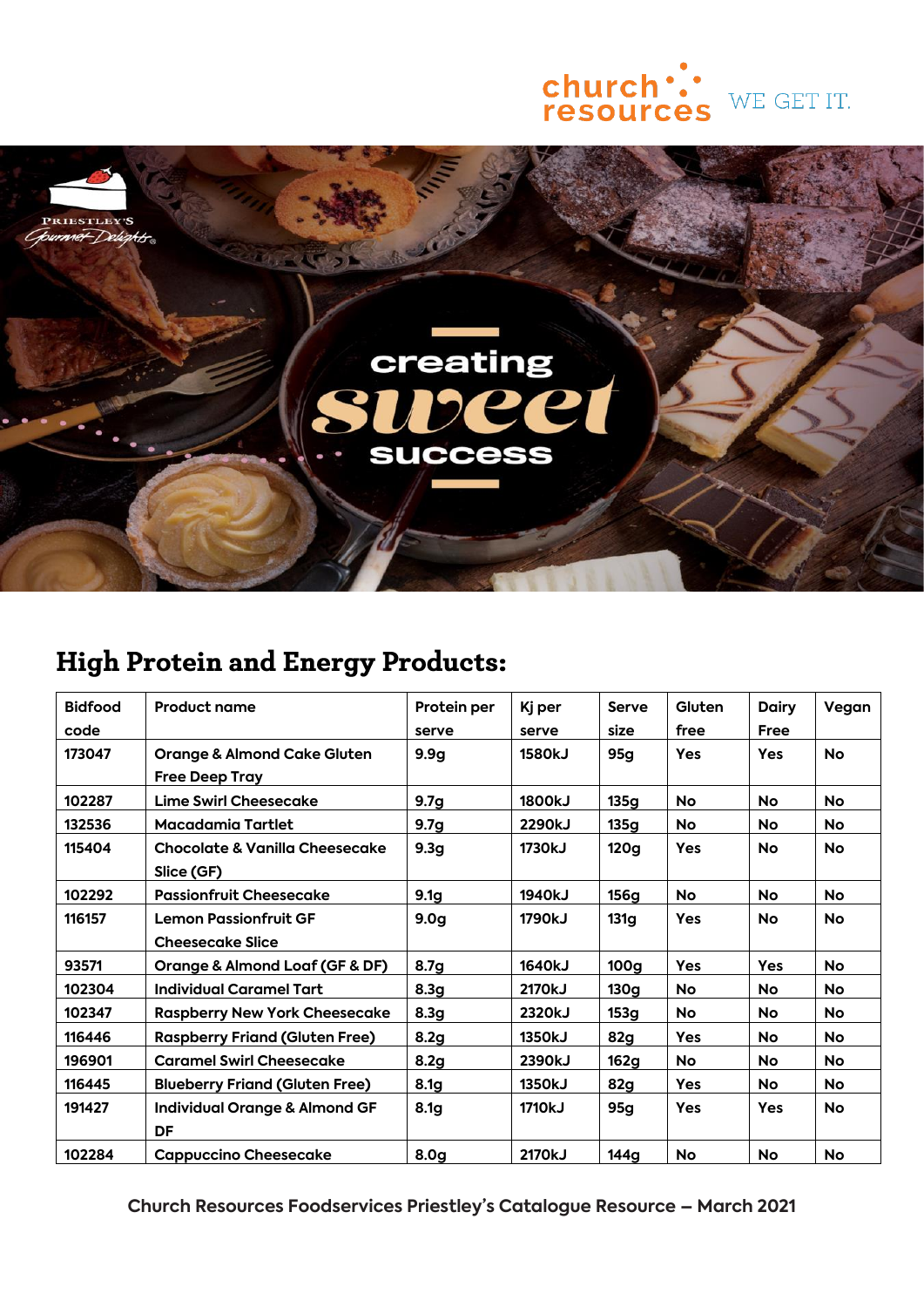

| WE GET IT |  |
|-----------|--|
|           |  |
|           |  |

| 155412 | <b>CADBURY® CHERRY RIPE®</b>                  | 8.0 <sub>g</sub> | 2360kJ        | 148g             | No        | <b>No</b> | <b>No</b> |
|--------|-----------------------------------------------|------------------|---------------|------------------|-----------|-----------|-----------|
|        | <b>CHEESECAKE</b>                             |                  |               |                  |           |           |           |
| 155423 | <b>Gluten Free Lemon Lime</b>                 | 8.0 <sub>g</sub> | 1620kJ        | <b>112g</b>      | Yes       | <b>No</b> | <b>No</b> |
|        | Cheesecake                                    |                  |               |                  |           |           |           |
| 120841 | <b>Gluten Free Caramel Slice</b>              | 7.9 <sub>g</sub> | 1870kJ        | <b>110g</b>      | Yes       | No        | <b>No</b> |
| 102263 | <b>Key Lime Tart</b>                          | 7.9g             | 1410kJ        | 103g             | No        | No        | No        |
| 67997  | <b>Double Chocolate Muffin</b>                | 7.5g             | 2490kJ        | 150g             | <b>No</b> | No        | No        |
| 102289 | <b>Platinum Cheesecake</b>                    | 7.5g             | <b>1800kJ</b> | 125g             | <b>No</b> | No        | No        |
| 102282 | <b>New York Cheesecake</b>                    | 7.5g             | <b>1800kJ</b> | 125g             | <b>No</b> | No        | <b>No</b> |
| 122018 | <b>Banana Bread (DF)</b>                      | 7.4g             | <b>1610kJ</b> | 146g             | <b>No</b> | Yes       | <b>No</b> |
| 102283 | <b>Blueberry Brulee Cheesecake</b>            | 7.3g             | <b>1850kJ</b> | 137g             | No        | No        | No        |
| 198774 | <b>G&amp;G Caramel Slice (GF)</b>             | 7.3g             | 1620kJ        | 90g              | Yes       | No        | No        |
| 67992  | <b>Blueberry &amp; Almond Tart</b>            | 7.2g             | <b>1560kJ</b> | 105g             | No        | No        | No        |
| 155409 | <b>CADBURY ®MILK CHOCOLATE</b>                | 7.2g             | 2600kJ        | 155g             | <b>No</b> | No        | No        |
|        | <b>MUFFIN</b>                                 |                  |               |                  |           |           |           |
| 68003  | <b>Banana &amp; Walnut Muffin</b>             | 7.1 <sub>g</sub> | 2080kJ        | 145g             | <b>No</b> | <b>No</b> | <b>No</b> |
| 83783  | <b>Caramel Slice</b>                          | 7.1 <sub>g</sub> | 2040kJ        | <b>118g</b>      | <b>No</b> | No        | No        |
| 164328 | <b>GF Pear and Ricotta Tart -</b>             | 7.1 <sub>g</sub> | 1430kJ        | 120g             | Yes       | No        | No        |
|        | Individual                                    |                  |               |                  |           |           |           |
| 164329 | Mango & Macadamia                             | 7.0 <sub>g</sub> | 1930kJ        | 136g             | Yes       | <b>No</b> | <b>No</b> |
|        | <b>Cheesecake GF</b>                          |                  |               |                  |           |           |           |
| 191426 | <b>Cookies and Cream Cheesecake</b>           | 6.9 <sub>g</sub> | 2160kJ        | 141g             | <b>No</b> | No        | No        |
| 96280  | <b>Individual Pecan &amp; White</b>           | 6.8 <sub>g</sub> | 2150kJ        | 120g             | <b>No</b> | No        | No        |
|        | <b>Chocolate Tart</b>                         |                  |               |                  |           |           |           |
| 198778 | <b>Mad Muffin- Double Choc</b>                | 6.8 <sub>g</sub> | 2110kJ        | <b>120g</b>      | <b>No</b> | No        | <b>No</b> |
| 122019 | <b>Pear &amp; Raspberry Bread</b>             | 6.7 <sub>g</sub> | <b>1760kJ</b> | 138g             | No        | No        | <b>No</b> |
| 105842 | <b>Pumpkin &amp; Ginger Precut</b>            | 6.6g             | 2140kJ        | 143g             | No        | No        | No        |
| 68004  | <b>Blueberry Muffin</b>                       | 6.5g             | 2110kJ        | 150g             | No        | No        | No        |
| 83759  | <b>Individual Lemon Meringue Tart</b>         | 6.5g             | 1700kJ        | 120g             | No        | No        | No        |
| 93586  | <b>Individual Pear &amp; Walnut (GF &amp;</b> | 6.4 <sub>g</sub> | 1530kJ        | 120g             | Yes       | Yes       | No        |
|        | DF)                                           |                  |               |                  |           |           |           |
| 102290 | <b>Chunky Choc Cheesecake</b>                 | 6.4 <sub>g</sub> | 2340kJ        | 136g             | <b>No</b> | No        | <b>No</b> |
| 196902 | <b>Tuxedo Gateaux</b>                         | 6.4 <sub>g</sub> | 3000kJ        | 167g             | No        | No        | No        |
| 102313 | <b>Cafe Supreme Carrot Cake</b>               | 6.3 <sub>g</sub> | 2400kJ        | 145g             | No        | No        | No        |
| 68034  | <b>Citrus Tart</b>                            | 6.2g             | 1920kJ        | 133g             | No        | No        | No        |
| 68007  | <b>Pecan Pie</b>                              | 6.2g             | 2000kJ        | 114g             | No        | No        | No        |
| 146180 | <b>Gluten free Citrus Tart</b>                | 6.2g             | 2250kJ        | 149g             | Yes       | No        | No        |
| 102310 | <b>Hummingbird Cake</b>                       | 6.1 <sub>g</sub> | 2890kJ        | <b>166g</b>      | No        | No        | No        |
| 102299 | <b>Banana &amp; Caramel Gateaux</b>           | 6.1 <sub>g</sub> | 2780kJ        | 161g             | No        | No        | No        |
| 198779 | Mad Muffin- orange & poppyseed                | 6.1 <sub>g</sub> | 1870kJ        | 120g             | No        | No        | No        |
| 67932  | <b>Apple Muffin</b>                           | 5.9 <sub>g</sub> | 1980kJ        | 150g             | No        | No        | No        |
| 102266 | <b>Individual Peach &amp;Passionfruit</b>     | 5.9g             | 1210kJ        | 100 <sub>g</sub> | Yes       | No        | No        |
|        | <b>Cheesecake GF</b>                          |                  |               |                  |           |           |           |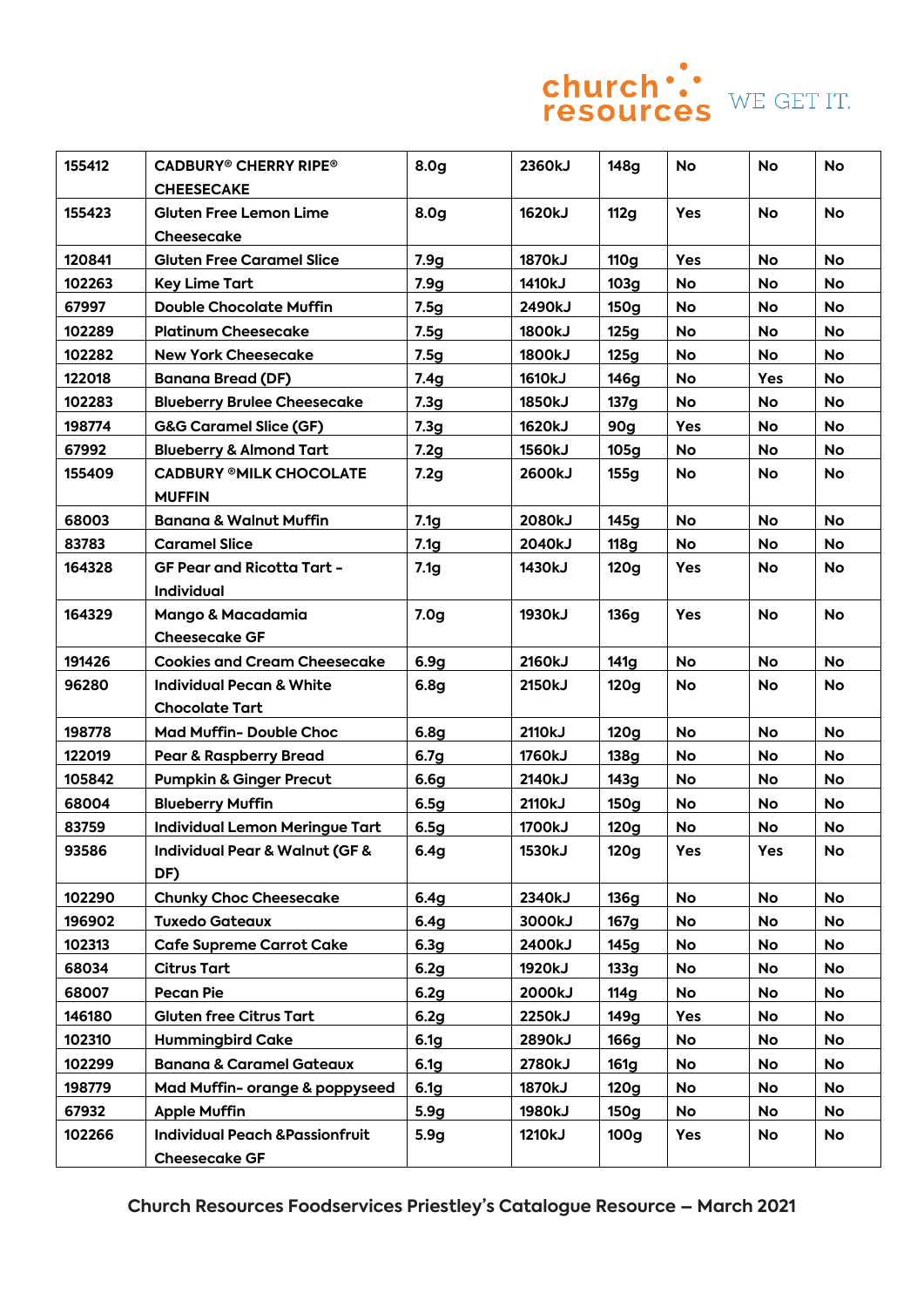

| 185902 | <b>Lemon Meringue Tart</b>              | 5.9g             | 1580kJ        | 125g             | <b>No</b> | <b>No</b> | <b>No</b> |
|--------|-----------------------------------------|------------------|---------------|------------------|-----------|-----------|-----------|
| 186778 | <b>Red Velvet Gateau</b>                | 5.9g             | 2480kJ        | <b>138g</b>      | <b>No</b> | No        | <b>No</b> |
| 83717  | <b>Individual Citrus Tart</b>           | 5.8g             | 1820kJ        | 125g             | <b>No</b> | No        | No        |
| 122021 | <b>Celestial Mud Cake (Gluten Free)</b> | 5.8 <sub>g</sub> | 2670kJ        | 162g             | Yes       | No        | No        |
| 131550 | <b>Passionfruit Tray Cheesecake</b>     | 5.8 <sub>g</sub> | 1290kJ        | 108g             | <b>No</b> | No        | <b>No</b> |
| 131549 | <b>Boysenberry Tray Cheesecake</b>      | 5.7 <sub>g</sub> | 1290kJ        | 108g             | No        | <b>No</b> | <b>No</b> |
| 131551 | <b>Strawberry Tray Cheesecake</b>       | 5.7 <sub>g</sub> | 1310kJ        | 108g             | No        | No        | No        |
| 158160 | Choc Ooze <sup>®</sup>                  | 5.7 <sub>g</sub> | 2200kJ        | 143g             | No        | No        | No        |
| 102294 | <b>Individual Raspberry Cheesecake</b>  | 5.6 <sub>g</sub> | <b>1500kJ</b> | 100 <sub>g</sub> | No        | No        | No        |
| 155410 | OREO <sup>®</sup> CHEESECAKE-INDIVIDUAL | 5.6 <sub>g</sub> | 2160kJ        | <b>120g</b>      | <b>No</b> | No        | No        |
| 130069 | <b>French Vanilla Cheesecake</b>        | 5.6 <sub>g</sub> | 2010kJ        | 138g             | No        | No        | <b>No</b> |
| 191428 | <b>Banoffee Tart</b>                    | 5.6 <sub>q</sub> | 1430kJ        | <b>98g</b>       | <b>No</b> | No        | No        |
| 186273 | <b>Nero Mud Cake</b>                    | 5.5g             | 2390kJ        | 142g             | No        | No        | No        |
| 109233 | <b>Raspberry &amp; White Chocolate</b>  | 5.4g             | 2030kJ        | 137g             | No        | No        | No        |
|        | <b>Muffin</b>                           |                  |               |                  |           |           |           |
| 155411 | <b>CADBURY® FLAKE® CHEESECAKE</b>       | 5.4g             | <b>1650kJ</b> | 97g              | <b>No</b> | <b>No</b> | <b>No</b> |
|        | <b>SLICE</b>                            |                  |               |                  |           |           |           |
| 188511 | <b>GF Raspberry Muffin</b>              | 5.4g             | 2010kJ        | 150g             | Yes       | <b>No</b> | <b>No</b> |
| 161195 | <b>GF Blueberry Muffin</b>              | 5.3 <sub>g</sub> | 2010kJ        | 150g             | Yes       | No        | No        |
| 198777 | <b>Mad Muffin- blueberry</b>            | 5.3 <sub>g</sub> | 1770kJ        | 120g             | <b>No</b> | No        | <b>No</b> |
| 115406 | <b>Chocolate Birthday Cake</b>          | 5.2g             | 2170kJ        | 135g             | No        | No        | No        |
| 102295 | <b>Individual Blueberry Cheesecake</b>  | 5.2g             | 1360kJ        | 100 <sub>g</sub> | No        | No        | No        |
| 188509 | <b>Vegan Banana and Walnut Loaf</b>     | 5.2g             | 1390kJ        | <b>108g</b>      | <b>No</b> | Yes       | Yes       |
| 160699 | <b>Choc Berry Tart GF Individual</b>    | 5.1 <sub>g</sub> | 1370kJ        | 97g              | Yes       | No        | No        |
| 198776 | <b>Vegan Super Protein Slice (GF)</b>   | 5.1 <sub>g</sub> | 1460kJ        | 80g              | Yes       | Yes       | Yes       |
| 93585  | Individual Apple & Rhubarb (GF &        | 5.0 <sub>g</sub> | 1410kJ        | 120g             | Yes       | Yes       | No        |
|        | DF)                                     |                  |               |                  |           |           |           |
| 195652 | <b>Crazy Caramel Slice</b>              | 4.9g             | 1480kJ        | <b>80g</b>       | <b>No</b> | No        | No        |
| 198697 | <b>Badass Brownie</b>                   | 4.9g             | 1680kJ        | 80g              | No        | No        | No        |
| 83787  | <b>Carrot Slice</b>                     | 4.7 <sub>g</sub> | 1820kJ        | <b>112g</b>      | No        | No        | No        |
| 102270 | <b>Mississippi Mud Cake</b>             | 4.7 <sub>g</sub> | 2010kJ        | 122g             | No        | No        | No        |
| 126800 | <b>Tiramisu Precut</b>                  | 4.7 <sub>g</sub> | 1680kJ        | 135g             | No        | No        | No        |
| 188508 | Fruit & Grain Slice - Vegan             | 4.7 <sub>g</sub> | 1200kJ        | 65g              | No        | Yes       | Yes       |
| 198773 | <b>Cheeky Cherry Slice</b>              | 4.7 <sub>g</sub> | 1660kJ        | 75g              | No        | No        | <b>No</b> |
| 139632 | <b>Baked Lemon &amp; Lime Tart</b>      | 4.5g             | 1060kJ        | 85g              | No        | No        | No        |
| 146179 | <b>Strawberry Individual Tart- GF</b>   | 4.5 <sub>g</sub> | 1450kJ        | 97g              | Yes       | No        | No        |
| 191424 | <b>Individual Mud Cake - Vegan</b>      | 4.5g             | 1650kJ        | <b>115g</b>      | No        | Yes       | Yes       |